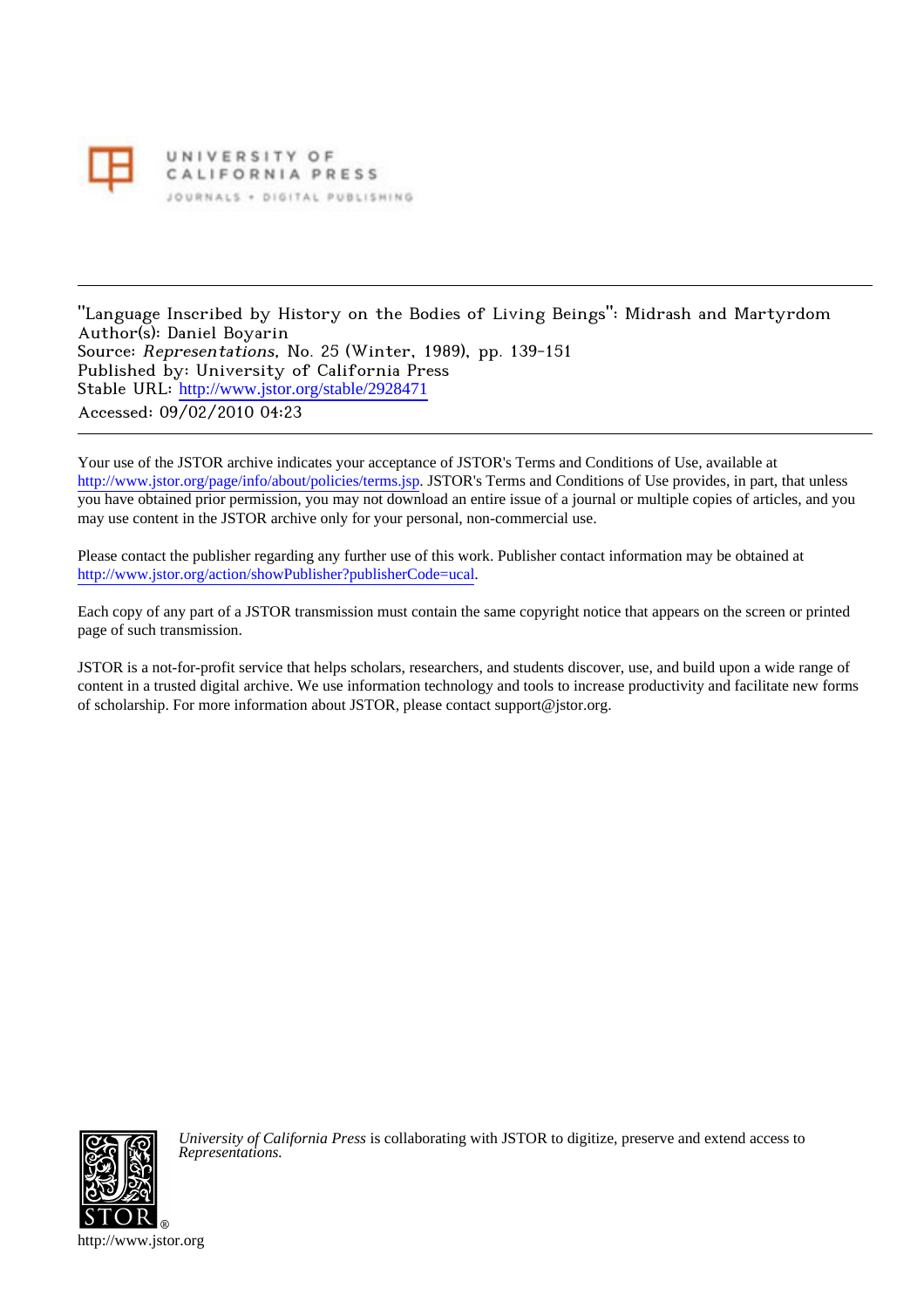## "Language Inscribed by History on the Bodies of Living Beings": **Midrash and Martyrdom**

Indeed the problem becomes one of rethinking the concepts of "inside" and "outside" in relation to processes of interaction between language and the world.

-Dominick La Capra<sup>1</sup>

DESCRIPTIONS OF LITERARY THEORY generally maintain that there are two ways of conceiving the relation of the literary text to "history." One model, which might be broadly called the "formalist" model, sees literature as occupying an autonomous ontological realm, divorced from and "above" the material and social conditions of its production. The other model, the "historicist" one, understands the text to be wholly determined by and to be a reflection of its historical circumstances. Theorists lately have been struggling toward a more nuanced view of this relation than either of the above positions would allow.<sup>2</sup> This struggle can be usefully engaged in through the study of midrash, the early rabbinic commentary on the Torah.

Reflection on midrash itself has been divided into virtually the same two schools of thought as above. Traditional scholarship has considered it a wholly transparent reflection of the historical conditions obtaining at the time of its creation. This is in spite of the fact that its explicit generic claim is to be interpretation of a text that belongs to another time and place—indeed, it may be because of this claim. Since midrashic interpretation often seems so far from what we might imagine as paraphrase, it seems inevitably to condemn itself to a reading that takes midrash as a reflection of something else, almost as a kind of historical allegory disguised as pseudocommentary. This version of historicism has the virtue of emphasizing the vital, ideological import of midrash, but it undermines the seriousness of reading of the Bible as a factor in that ideology. More recently, theorists working in the "deconstructive" mode have read midrash in terms suggesting that it is a kind of protodeconstruction, a hermeneutics of Dionysian free play with the biblical text.<sup>3</sup> This move has had the great virtue of leading to a reconsideration of these texts as a *reading* of the Bible, but it seems to undermine the very significance of that reading for social practice, indeed for life and death.

A revised conception of the hermeneutics of midrash will accordingly allow us to understand anew its relation to history and rabbinic culture and perhaps will lead to some further insight into the possibilities of interaction between words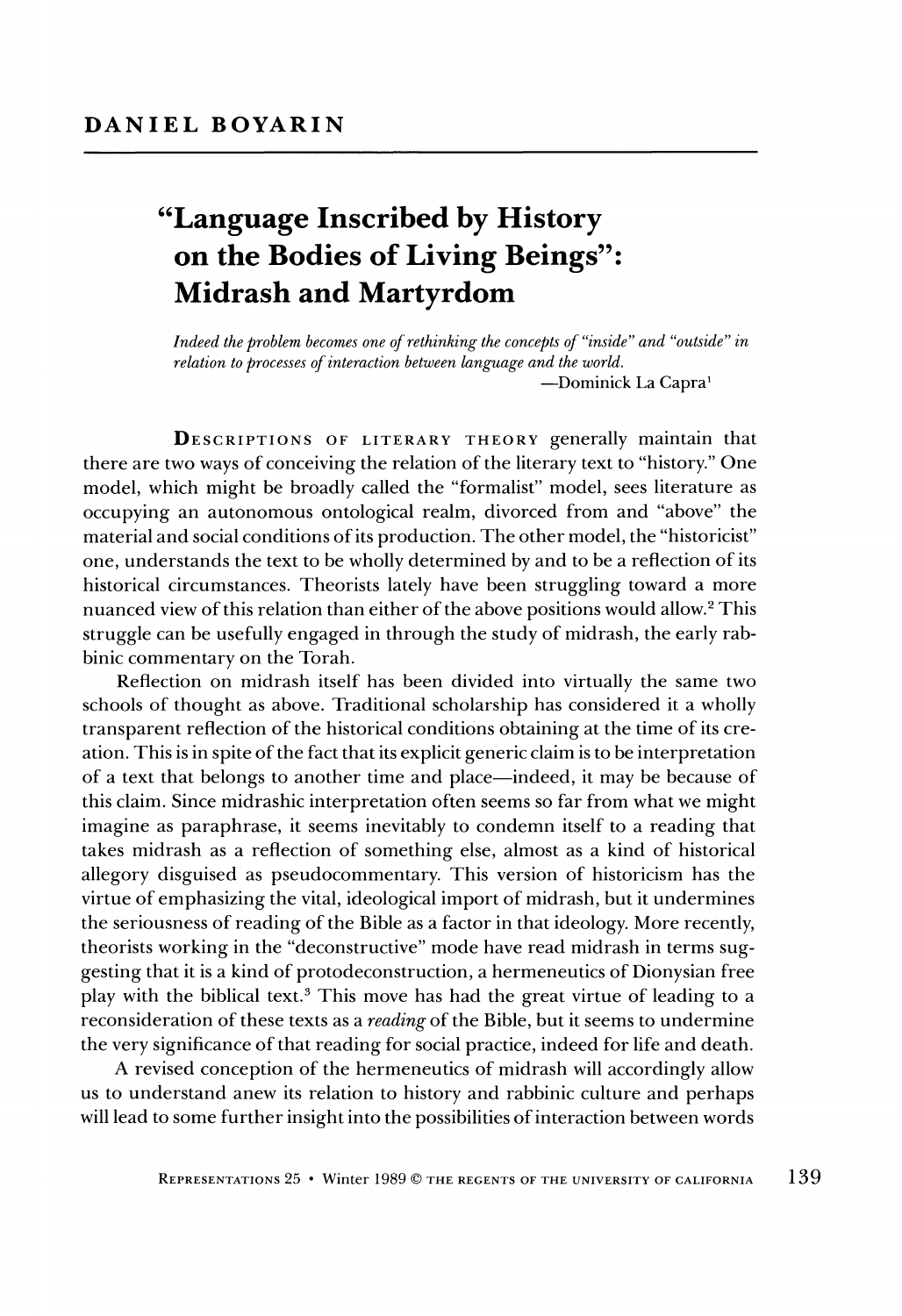and world in general. My purpose in this paper will be to study one particular midrashic passage. In my reading of this text, I will try to reveal a much more complex and exciting relationship between hermeneutic and historical practice than imagined by scholars of midrash until now.<sup>4</sup> Close study of this text from the second-century Palestinian midrash on Exodus called the Mekilta will introduce us into the world of midrash and its problematic stance in history and suggest further directions for cultural poetics. The text is a commentary on the Song of the Sea (Exodus 15) and describes a people loving God unto death:

This is my God, and I will beautify Him (Exod. 15.2). Rabbi Akiva says: Before all the Nations of the World I shall hold forth on the beauties and splendor of Him Who Spake and the World Came to Be! For, lo, the Nations of the World keep asking Israel, "What is thy Beloved more than another beloved, O most beautiful of women?" (Cant. 5.9), that for His sake you die, for His sake you are slain, as it is said, We have loved you unto death ['ad mwt], "for thus do the maidens ['almwt] love Thee" (Cant. 1.3)—and it is said, "for Your sake we have been killed all the day" (Ps. 44.23). You are beautiful, you are heroes, come merge with us!

But Israel reply to the Nations of the World: Do you know Him? Let us tell you a little of His Glory: "My beloved is white and ruddy, braver than ten thousand. His head is purest gold; his hair is curls as black as a raven. His eyes are like doves by springs of water .... His cheeks are like perfumed gardens . . . . His palate is sweetmeats and He is all delight; this is my beloved and this is my friend, O daughters of Jerusalem" (Cant. 5.10ff.).

And when the Nations of the World hear all of this praise, they say to Israel, Let us go along with you, as it is said, "Whither is thy Beloved gone, O thou fairest among women? Whither hath thy Beloved turned, that we may seek  $\widetilde{\rm{Him}}$  with thee?" (Cant. 6.1).

But Israel reply to the Nations of the World: You have no part of Him; on the contrary, "My beloved is mine, and I am His; I am my Beloved's, and He is mine; He feedeth among the Lilies" (Cant. 2.16 and 6.3).<sup>5</sup>

Without claiming that any of the following characteristics are definitional for midrash, we can nevertheless see that this text manifests several differences from commentary as traditionally understood:

1) Meaning is produced in the creative interaction between text being read, reader, and other texts, and does not even pretend to be a simple paraphrase of the interpreted text.<sup>6</sup>

2) There is a certain erasure of difference between the text being interpreted and the interpreting text.

3) These last two result in an ambiguity of reference in the interpreting text. When and where does this conversation take place?

4) A crucial moment in the reading of this midrash is accomplished by linguistic play; the pun on 'almwt (maidens) as 'al mwt (until death).

Scholars of the historical school have universally reduced this text to being a reflection of events that took place in the time of its speaker, Rabbi Akiva, who died a martyr's death. Thus, the leading scholar of rabbinic thought, Ephraim E. Urbach argues, with regard to our text, "Hadrian's decrees and the consequent facts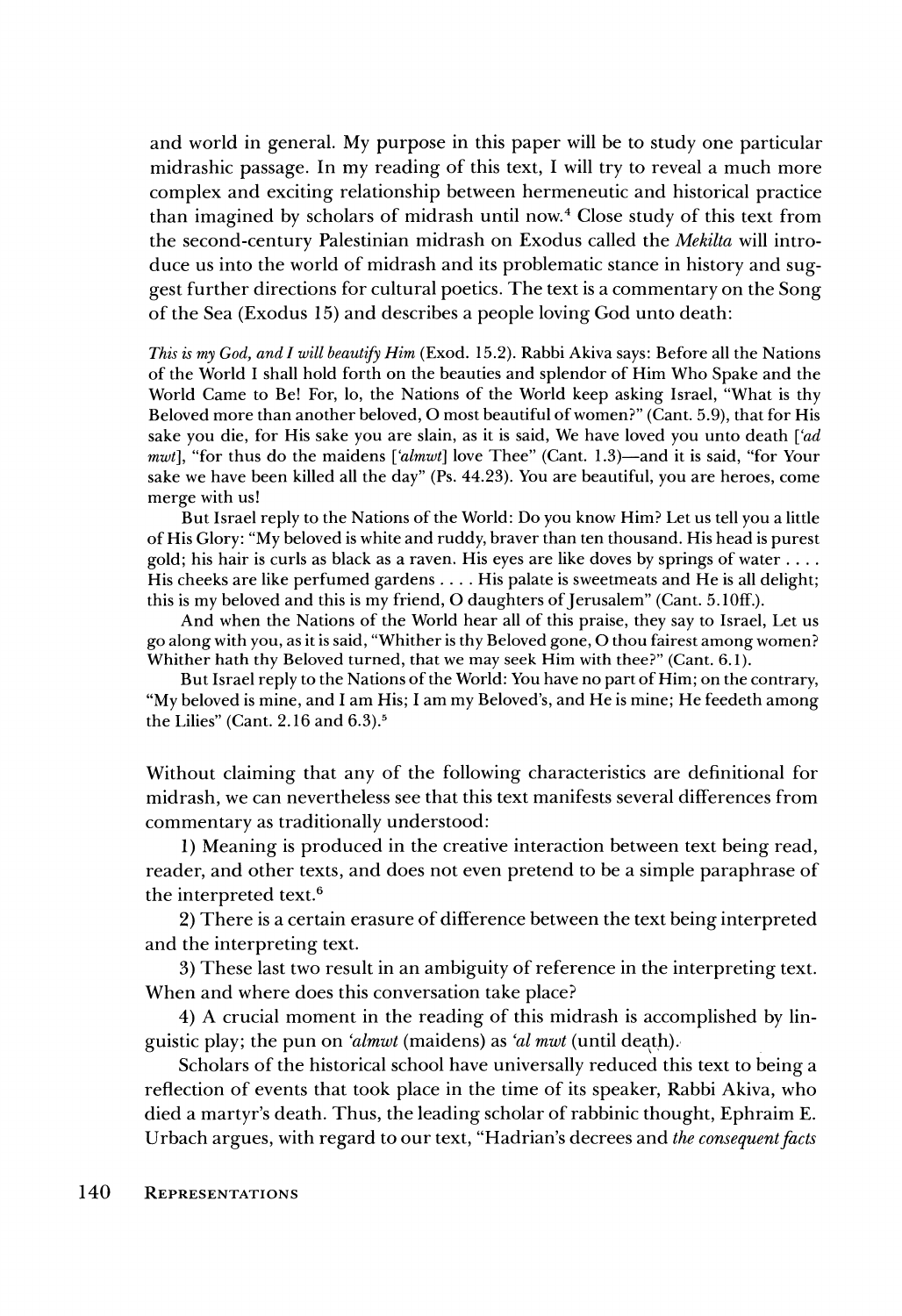of martyrdom as the supreme expression of the Jew's love for his Creator gave rise to interpretations that discovered in Canticles allusions to Jewish martyrology and to the uniqueness of Israel among the nations of the world. Rabbi Akiva already expounded, 'I shall hold forth . . . . "7 Notice that Urbach begins his quotation after the verse upon which Rabbi Akiva's midrash is presented as an interpretation, thus showing that he regards the claim of the midrash to be interpretation of that verse as irrelevant. Similarly, the historian Isaac Baer argued that "Rabbi Akiva already expounded and said of the verse, 'This is my God': I shall hold forth.... The verse 'My Beloved is white and ruddy' alludes to the ecstatic vision to which the martyrs were privy in the days of their torture and the hour of their death."<sup>8</sup> Again no effort is made to account for how Rabbi Akiva's statement is connected as an interpretation to the Exodus verse. Even more explicitly, Gedaliah Alon remarks that "the passage *reflects* memories from after the war of the destruction, or it describes a reality from after the war of Quietus,"<sup>9</sup> all this in spite of the obvious truth that the passage claims to be doing something radically different.

Joseph Heinemann has argued that it is the strangeness and apparent arbitrariness of the midrash, its distance from the plain meaning of the biblical narrative, that leads scholars to read its discourse as a transparent reflection of the time of the midrashists.<sup>10</sup> Such motivation for historicism depends on assuming that the "plain" sense is obvious (and indeed that there is such an entity), and, moreover, that this plain sense was believed in by the rabbis, who nevertheless ignored it in favor of some other discourse about the meaning of the text (or even ostensibly about the meaning of the text).<sup>11</sup> I would like to begin, then, by analyzing the interpretative moves of our midrash, as they function in this text to produce its meanings. If we can detect here that the midrashic reading is generated by hermeneutic principles, which although different from ours are not arbitrary or unexpected within their own system, then a major support for the purely historicistic interpretation of midrash will have been weakened.

In an interpretative text, even one that locates meaning in the "shuttle space between the interpreter and the text,"<sup>12</sup> it makes sense to begin by looking at the interpreted text: "This is my God, and I will beautify Him" (Exod. 15.2). This verse presented a certain difficulty to its rabbinic readers: "Is it possible for flesh and blood to beautify their Creator?"<sup>13</sup> Rabbi Akiva's answer to this wonderment is that people beautify God when they sing His beauty. Up till now, then, we have a paraphrase of the verse. We begin to have midrash, however, with the expansion of this paraphrase into a full-fledged narrative with two protagonists, a conversation that is nowhere signified in the original verse, and the importation to the midrash of an entire passage of the Song of Songs. These are the sorts of moves that have led previous interpreters to locate the meaning of this text transparently in the time of the interpreter. However, it seems to me that this discourse is considerably more complex than such readings suggest, and much more of the story can be shown to have been generated by a practice of interpreting Scripture. I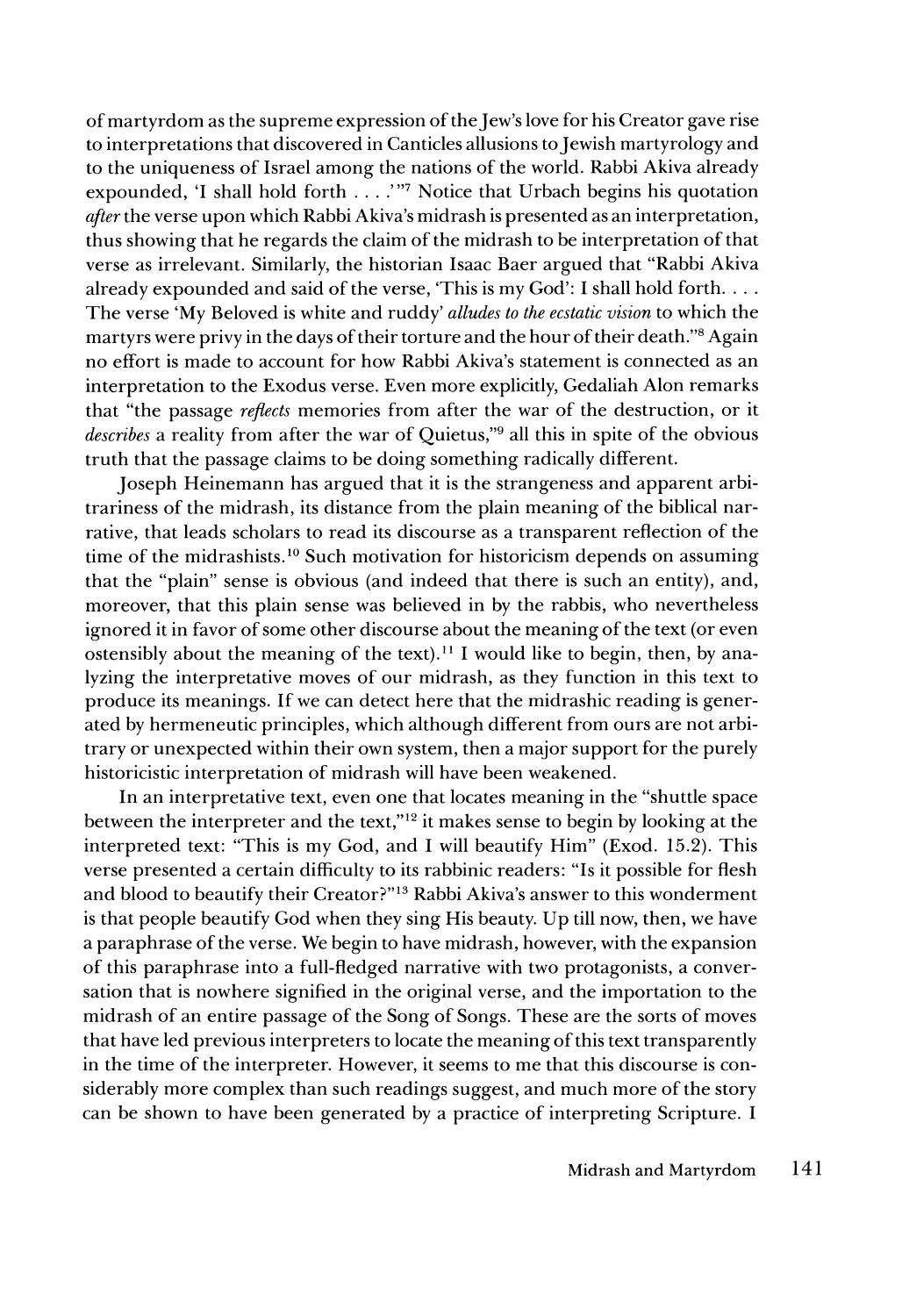would like to show through my reading that the interpretation the matizes not the facts of martyrdom or some other extratextual reality but precisely the issue of history itself; that far from being a simple reflection of facts that "gave rise to interpretations," it is the very issue of the interpretation of those facts as part of a life lived (and died) in a text with which the midrash deals.

The crucial word of the verse for my interpretation is the smallest, namely the demonstrative this. While there are many verses of the Bible in which the demonstrative can be read (or is even most simply read) as anaphora or kataphora, for the rabbis this is compellingly deictic, as certified by the following passage:

This month shall be for you (Exod. 12.12). Rabbi Ishmael says: Moses showed the new moon to Israel and said to them: In this way shall you see and fix the new moon for the generations. Rabbi Akiva says: This is one of the three things which were difficult for Moses to understand and all of which God pointed out to him with His finger. And thus you say: "And these are they which are unclean for you" (Lev. 11.29). And thus: "And this is the work of the candelabrum" (Num. 8.4).... Rabbi Shimeon the son of Yohai says: Is it not a fact that all the words which He spoke to Moses He spoke only in the day; the new moon, of course, He showed him at night. How then could He, while speaking with him at day, show him the new moon, at night? Rabbi Eliezer says: He spoke with him at day near nightfall, and then showed him the new moon right after nightfall.<sup>14</sup>

A verse that talks about a month is interpreted as being about the New Moon because it includes the demonstrative *this*, which for the rabbis always signifies seeing and pointing with a finger, even where such an interpretation leads into obvious logical contradictions with other interpretative commonplaces, namely that God only spoke with Moses by day.<sup>15</sup> It is no wonder, therefore, that Rabbi Akiva reads the verse "This is my God" as signifying a theophany, an experience in which the Jews could point with their fingers at the visible God. We have, moreover, explicit evidence that this was the reading of our verse from Rabbi Eliezer's remark in the Mekilta that from this verse we learn that "a slave saw at the Sea what neither Isaiah nor Ezekiel nor all of the other prophets ever saw."<sup>16</sup> That this view was generally accepted is suggested, moreover, by the line from the daily evening prayer, "Thy children saw Thy power, splitting the Sea before Moses, 'This is my God,' they uttered and sang."

Another important signifier in the verse is the pronoun  $my$ . On my reading, it is this morpheme that sets up the very rhetorical situation which Rabbi Akiva's story expands. If there is a "my" then it seems that there is a "not yours." Indeed, in this verse the first-person singular pronoun is repeated no less than four times.<sup>17</sup> As James Clifford, following Emile Benveniste, has acutely remarked, "Every use of 'I' presupposes a 'you,' and every instance of discourse is immediately linked to a specific shared situation."<sup>18</sup> It is hardly surprising, then, that the midrash understands "This is my God" to imply a rhetorical or dramatic situation in which Israel is addressing some other nation and saying "This is my God" and not yours.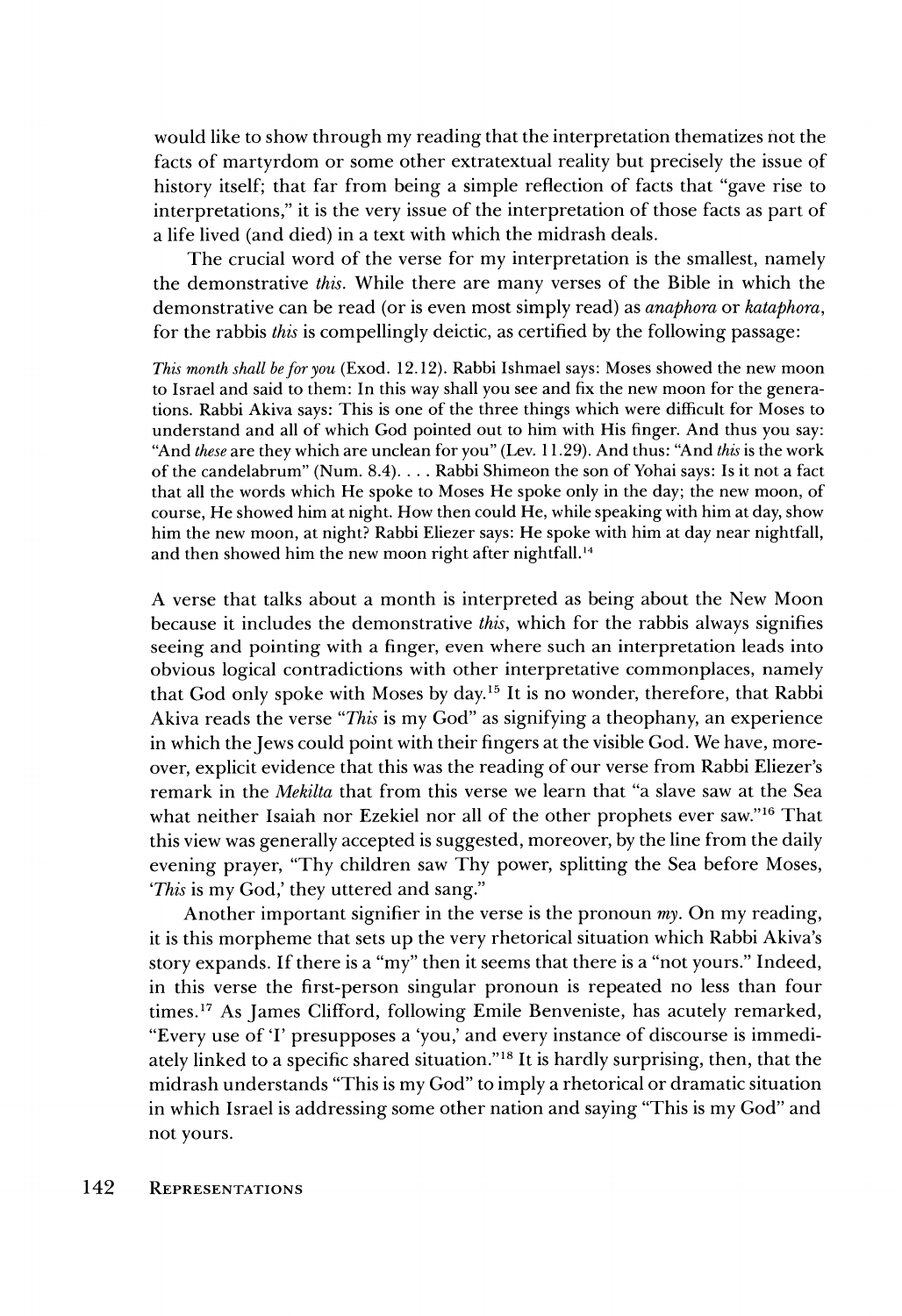For the rabbis, the Song of Songs is the record of an historical theophany and, in particular, the description of the Lover in 5.9–16 is the description of God as He was seen on that occasion.<sup>19</sup> Although there is some controversy among the early rabbis as to whether the theophany referred to is the one at Sinai or the one at the Red Sea, our text obviously fits into the view that reads it at the Red Sea. Accordingly, it is entirely plausible that Rabbi Akiva associates the deictic this of "This is my God" with the same deictic of "This is my Lover and my Friend, O daughters of Jerusalem" in the Canticles passage. The dialogue with the "daughters of Jerusalem" (who, if the maiden is Israel, must be the Gentiles) produces virtually the whole narrative. The story that Rabbi Akiva tells is then generated, as it were, of itself by the force of the association of the two texts. The chapter of Song of Songs begins with the maiden (to be sure, after some coyness on her part) pursuing her lover through the streets of Jerusalem and being beaten and wounded by the guards. She adjures the daughters of Jerusalem to find her lover for her, in spite of her wounds, and tell Him that she is lovesick for Him. The daughters wonder at this request and ask, "What is thy Beloved, that you have so adjured us"—even though you are suffering so much for His love. Come join with us, "O most beautiful of women." The maiden, Israel, answers, Let me describe His beauty, as I have seen Him: "This is my God, and I will sing His beauty. My Beloved is white and ruddy.  $\ldots$  This is my Lover and this is my Friend, O daughters of Jerusalem." At this point, the maidens become jealous and want such a lover also, but Israel answers, "My Beloved is mine and I am His."

This reading of "my God" as mine and not yours was certainly amplified by the "This is my Beloved and this is my Friend, O daughters of Jerusalem" in the Canticles passage, as well as, explicitly by "My Beloved is mine and I am His." I suggest then that the story is simply for Rabbi Akiva the unpacking of the meaning and rhetorical force embodied in the verse "This is my God and I will beautify Him," as it is unpacked in that text, which was understood as the key to the meaning of this historical moment, the Song of Songs.<sup>20</sup>

However, this reading is paradoxical and problematic, because the dialogue between the Jews and the Gentiles certainly could not have taken place alongside the Red Sea. The Jews were not being killed for their God then, nor were there any Egyptians left alive with whom to talk. However, there is no unproblematical locating of this story in historical time either, in spite of the views of the abovementioned scholars. There simply was no time in which Jews were being killed en masse for the love of God, and there was a simultaneous desire of many Gentiles to convert to Judaism. Accordingly, the arguments of the historians as to whether the text refers to this or that period in the life of Rabbi Akiva only serve to demonstrate this paradoxicality of reference, this impossibility of interpreting our text as an indirect reference to historical events.<sup>21</sup> Moreover, the deixis of this in the Song of Songs verse suggests that an experience of theophany present to those speakers is also being evoked.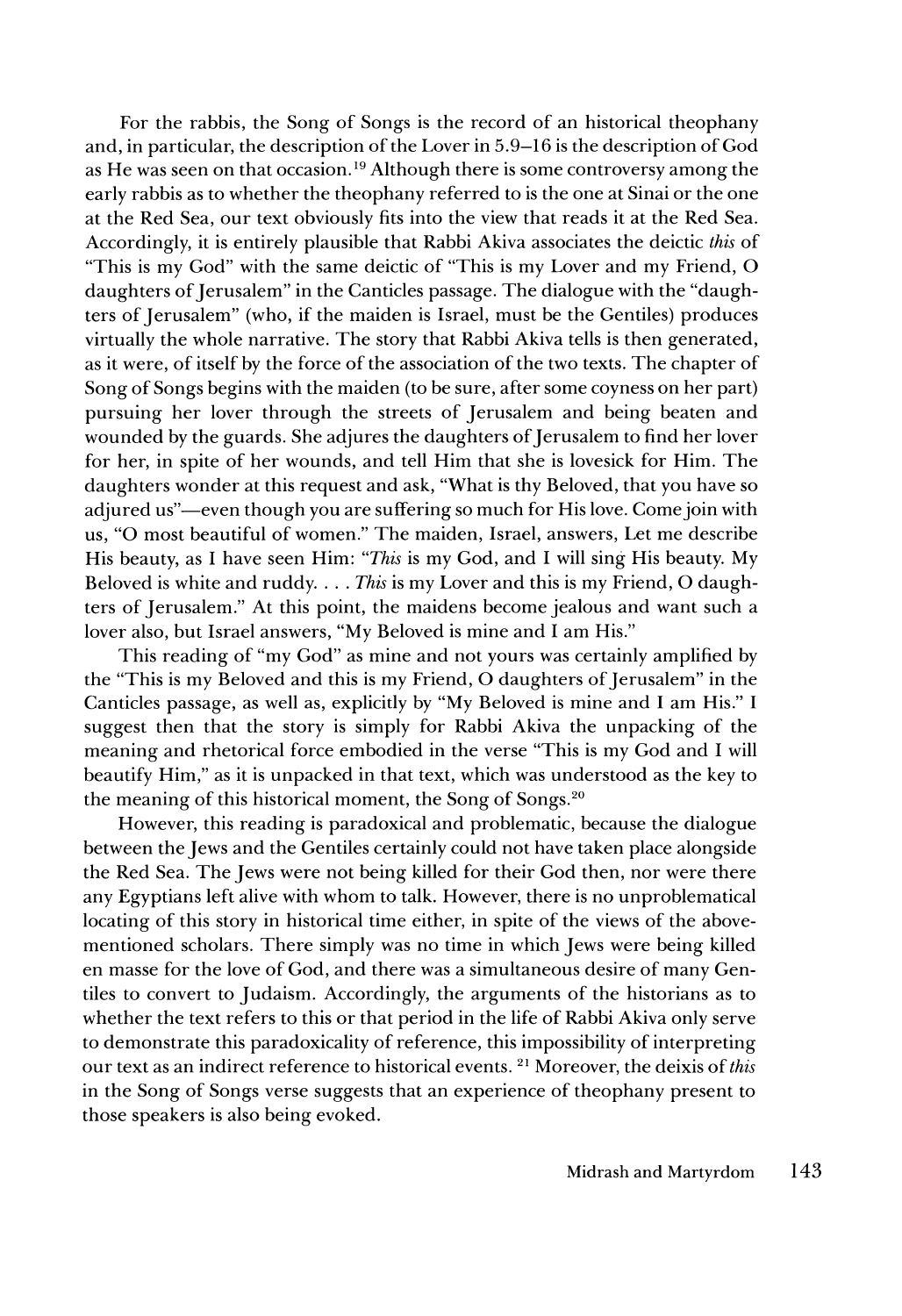Here we have figured perfectly the paradoxical time of midrashic reading. The linguistic transformation of anaphora into deixis thematizes the issue of midrash brilliantly. Anaphora is the very figure of absence: "This which I am telling you about; this which was in the past; this which is history." Deixis is the very figure of presence: "This which I am pointing at; this which you can see." The absent moment of theophany is thus transformed into an evocation of a present moment of vision of God both in the form and in the content (or rather in the indistinguishable form-content) of the midrash. The absent moment of revelation is transformed into a present moment of reading. The text of the Text and the text of history (reality) merge, however tensely. When could this theophany be taking place, since it not at the Crossing of the Red Sea itself? A more detailed reading of the text will be required before we can suggest an answer to this question.

The midrash represents the relationship of God and the Jewish People as an erotic one—through the reading of Song of Songs into Exodus. However, Thanatos also introduces itself into this erotic idyll—formally and thematically: "For, lo, the Nations of the World keep asking Israel, 'What is thy Beloved more than another beloved, O most beautiful of women' (Cant. 5.9), that for His sake you die, for His sake you are slain, as it is said, We have loved you unto death ['ad *mwt*], "for thus do the maidens ['almwt] love Thee" (Cant. 1.3)—and it is said, "for Your sake we have been killed all the day" (Ps. 44.23)." Note that the theme of death is a simultaneous intrusion into the world of the text and into text of the world. This intrusion is represented in three ways: first, by the insertion of the verse from the beginning of the Song of Songs into a context that interprets the fifth chapter; second, by the violation of the language of that verse, via the transformation of 'almwt (nubile maidens), the very symbol of Eros (here, however, maidens represented as desiring subjects and not as desired objects)<sup>22</sup> into 'al mwt (until death), the very symbol of Thanatos; and third, by the insertion into this context of another text entirely, the verse from Psalms 44, "We are killed for You all the day." The violation of textual space that the midrash enacts can be read as a figure for the violation of the erotic relationship between the Jew and God implied by the fact that Jews are being killed in the real world of Rabbi Akiva. Put yet another way, the transformation of 'almwt into 'al mwt, of love into death, is itself a representation of the question directed at God in other texts as well: If You love us so much, why do You kill us?

However, the text alludes to an answer as well. The claim that I am making is that midrash often signifies by allusion to other biblical passages. These allusions are discovered by observing the ungrammaticalities of the midrashic text, that is, linguistic forms that either do not quite fit their context or belong to another linguistic stratum. While the phrase 'al mwt could mean "until death" in rabbinic Hebrew, its grammar is sufficiently unusual to call attention to itself; the normal form would be rather 'ad mwt, as the midrash indeed glosses it. I would read this nearly ungrammatical form as an intertextual clue. The only place in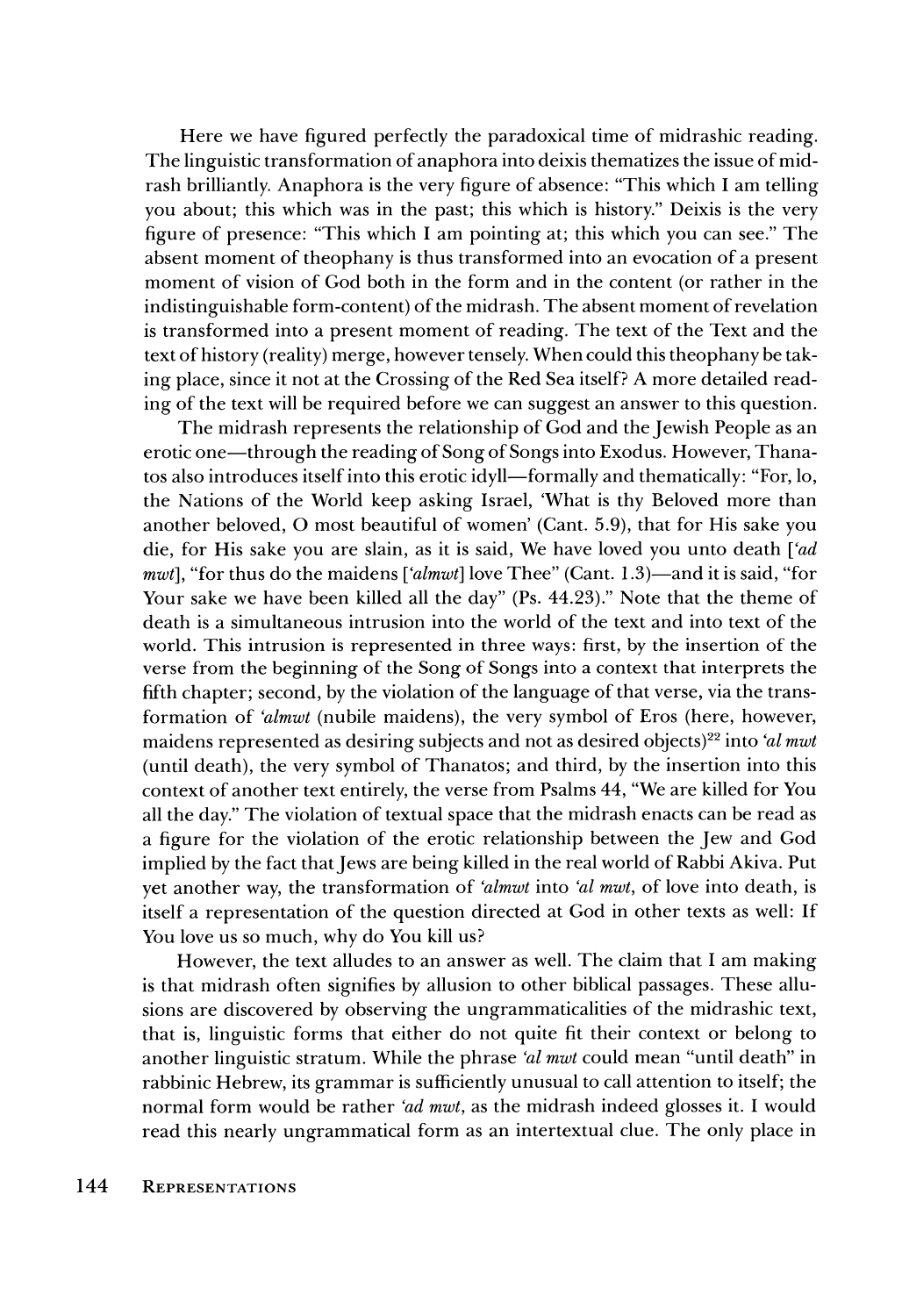the Hebrew Bible where 'al mut occurs in the sense of "until death" is verse 15 of Psalm 48. Moreover, this verse begins also with language strongly reminiscent of the very verse that Rabbi Akiva's midrash is reading, "This is God, our God, until eternity. He will lead us unto death."

The verse of the psalm overflows with potential meanings. The sober medieval commentator Rabbi A. Ibn Ezra glosses it as follows:

'Almwt like 'wlmit, "until eternity" [the written consonants are the same; only the pronunciation varies], for He exists until eternity and leads until eternity. The Massorete has read this as two words, and their meaning is "until our death." Rabbi Moshe says it is from the root ' $lm$ , "youth"; He will lead us always as the fashion of the maidens, as He led us in the days of our youth.

We need not choose between these meanings, but from the perspective of contemporary reading practice we can assume that they are all latent in the verse eternity, death, and eros-a whole world of psychological resonances in a single word.

This verse is also (according to rabbinic hermeneutics) a record of a theophany, again because of the deictic this. Rabbis of a period only slightly later than Rabbi Akiva animate the rich ambiguity of the Psalms verse by reading until death as "maidens" in precisely the reverse move of Rabbi Akiva's reading of *maidens* as "death" in the Song of Songs verse:

Rabbis Berechia and Helbo and Ula and Rabbi El'azar in the name of Rabbi Hanina have said: In the future God will lead the dance of the righteous . . . and they will point to Him with their fingers, as it says, "This is God, our God, until eternity. He will lead us until death ['al mut]" as maidens [k'alamot], in the dances of the righteous.

It seems to me not too much to suggest, therefore, that Rabbi Akiva's midrashic transformation of maidens into "until death" alludes to this very verse, in which death is transformed into maidens by the midrash. It is not only the two signifiers that can substitute for each other but also their signifieds as well. Death becomes Eros and Eros death.

Now it is very important to note that Psalm 48 is itself a meditation on history. The psalmist, speaking at some indefinite time, recalls the distant past of the Splitting of the Sea in a series of blatant allusions to Exodus 15, the same text that Rabbi Akiva is interpreting. Moreover, he claims, "As we have heard, so have we seen" the very transformation of history into present experience that Rabbi Akiva enacts by his transformation of anaphora into deixis. Finally, the psalmist draws past and present together with the future with his "In order that you tell the last generation: This is God, our God, until eternity. He will lead us until death." The psalm replicates in its thematics the very interpretation of history that the midrash makes both in its thematics and in its hermeneutic method. For the psalmist, it seems, the promise of God's self-revelation, of seeing Him again, as He was seen at the Crossing of the Sea, redeems the vicissitudes of history. Indeed, the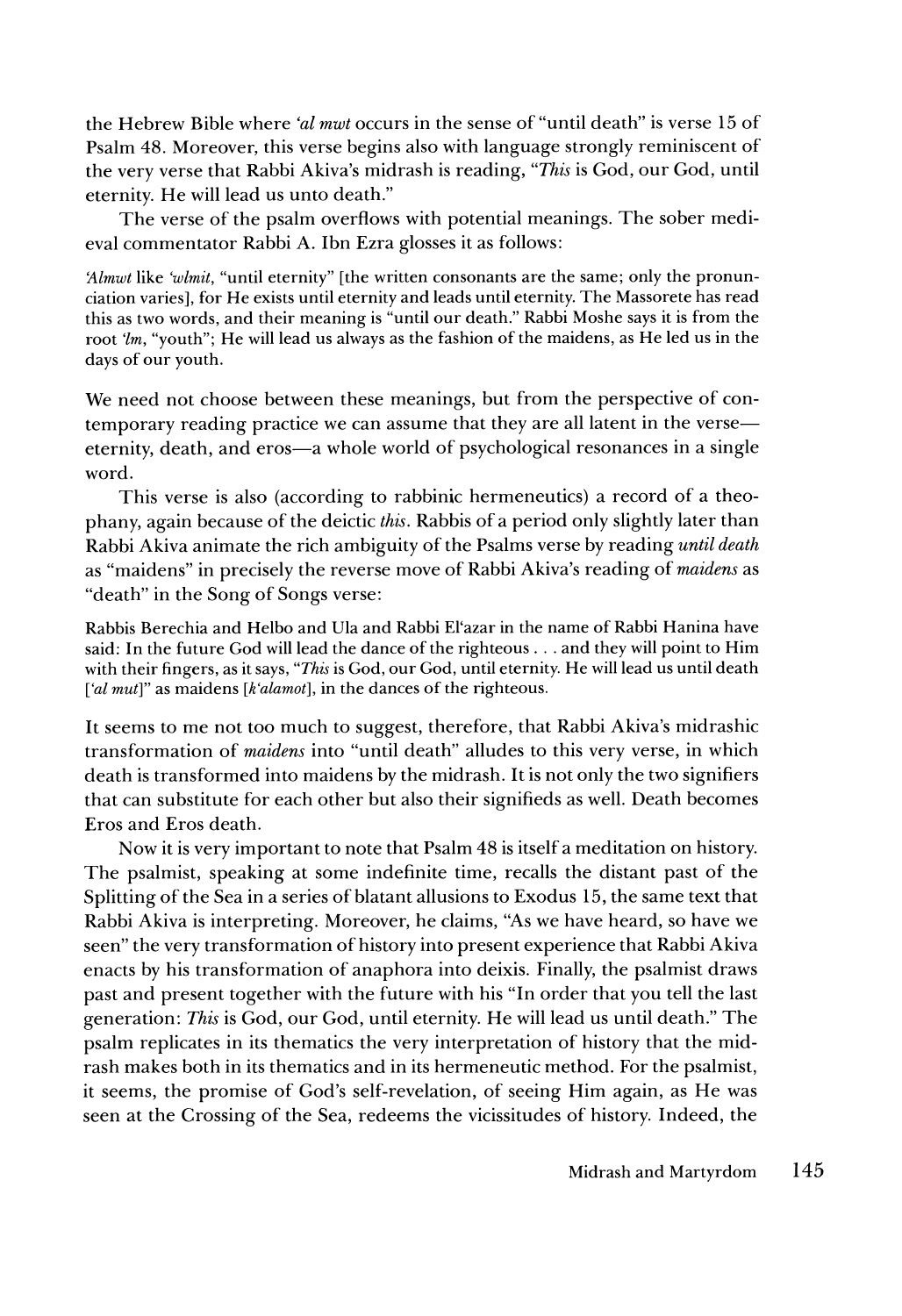Greek translator of the Bible, Aqilas, a contemporary and colleague of Rabbi Akiva himself, translates the 'al mut of the verse as "athanasia." which the Palestinian Talmud, in its turn, retroverts as "the world in which there is no death." This suggests very strongly to me that Rabbi Akiva's narrative, with its paradoxical time-reference, is in truth an eschatological narrative. For the rabbis the Crossing of the Sea was the type, of which the final redemption will be the antitype.<sup>23</sup>

Strong support for the eschatological reading of this story comes from yet another allusion. The phrase that the "daughters of Jerusalem" use to formulate their request to seek God with Israel, "Let us go along with you," is an exact quotation from the eschatological prophecy of Zakariah 8.20–23, in which the Gentiles seek to join Israel, and it is couched in an archaic grammatical form, which is only found in biblical Hebrew.

Thus saith the Lord of Hosts: The Nations and the dwellers of great cities will come. And they will go, the dwellers of one by one, saying, "Let us go and seek the face of the Lord, and seek out the Lord of Hosts. I will go, even I." And there will come many nations and mighty peoples to seek the Lord of Hosts in Jerusalem, and to seek out the face of the Lord.

Thus saith the Lord of Hosts: In those days, ten Gentiles will hold onto the garment of a Jew and say, "Let us go along with you, for we have heard that God is with you."<sup>24</sup>

We find the same hermeneutical pattern that we have found above. A linguistic anomaly in the midrashic text—in this case the use of an archaic biblical form is actually an allusion to another biblical text, which provides an important clue to the reading of the midrash. When we combine the midrashic text itself with its biblical subtexts, we can generate a strong reading of it. The interpreter stands in a position of desire. His Torah tells him of a moment of perfection when the People stood in such a marvelous union with God that what a slave saw then, no one has seen since. How can the desire to relive that moment of presence be fulfilled? The distance between the present reader and the absent moment of Presence is the tragedy of history. Rabbi Akiva conquers history by bringing it into the present. For him, as well as for the psalmist, that which we have heard is what we have seen, and if death, time, history interfere, they can be conquered through a reading strategy that eradicates them by effacing the difference between past, present, and future. Anaphora becomes deixis. This reading strategy is called midrash. Perhaps, then, what this midrash has to teach us about textuality is something about the inadequacy of the very oppositions that we make between textuality and history, or between intertextual reading strategies and those grounded in the outside world.

In the hour that they took Rabbi Akiva out [to be executed], his disciples said to him, "Our teacher, so far?" [i.e., is this necessary]. He said to them, "All of my life I was troubled by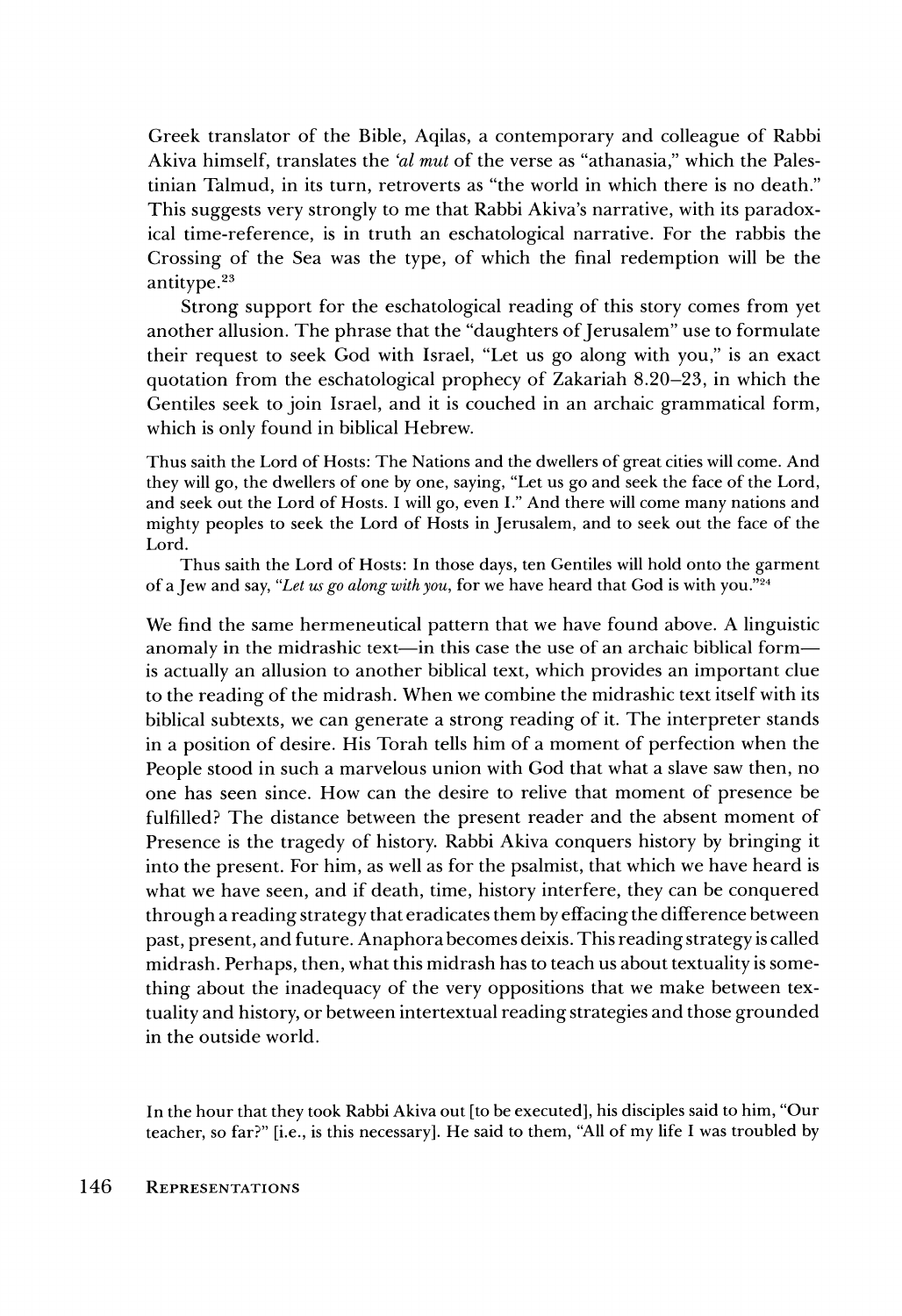this verse, 'And thou shalt love the Lord with all thy soul'—even though He takes your soul—and I said, when will it come to my hand that I may fulfill it. Now that it is come to my hand, shall I not fulfill it?" (Babylonian Talmud, Berakot 66a)

Rabbi Akiva's midrash joins Eros and Thanatos, and so do the stories of his death. According to this text, Rabbi Akiva died for the love of God; indeed he died because he held that this was the only way to fulfill the commandment "To love the Lord with all your soul." This is the "reality" to which the historians quoted above were appealing when they interpreted the midrash as a reflection of the events of the rabbi's life. However, these "events" are no less artefactual, no more factual than the very midrash they are purported to be the explanation and referent of. Nevertheless, these texts must be connected. The love joined with death or fulfilled by death seems the same in both the midrash and the historiographical legend. If we do not read the midrash as a reflection of this "historical" event, how can we account for their congruence? I would suggest that we substitute for the language of "reflection" and "referentiality," which explicitly privileges one kind of text over others, a language of intertextuality. Seen in that light, Rabbi Akiva's midrash and the story about his martyrdom belong to the same historical context and complex—neither is the context nor the explanation of the other, but both are part and parcel of the same cultural process. I suggest that Rabbi Akiva's reading of the Torah, his midrash, led him to an apocalyptic view of the religious life. The high moment of union with God that the Jews experienced at the Crossing of the Sea could only be relived in two ways-on the national level at the moment of the *eschaton* and on the personal level by dying a martyr's death.

This ideology of death as the necessary fulfillment of the love of God appears often in texts of the time of Rabbi Akiva. Thus we read in a halakic (religious law) text of his period:

And thou shalt love the Lord with all thy soul: [This means] even when he takes your soul, and so it says, "For Your sake have we been killed all of the day."25

Now this text is particularly significant for us because it brings into the textual complex the same verse of Psalms that I considered an intrusion in the midrash of Rabbi Akiva on "This is my God, and I will beautify Him." It seems that while we cannot speak of any precise historical background that determines the midrash, we can grasp in it a very crucial cultural/ideological moment, the moment of the creation of the idea of martyrdom as a positive religious value per se. True, in the past there also was a concept of martyrdom, but it was very different from this one. The former model was that of the Hasmonean period, in which the martyr refuses to violate his or her religious integrity and is executed for this refusal; now we find martyrdom being actively sought as the only possible fulfillment of a spiritual need. To put this in more classical Jewish terminology: in the past martyrs refused to violate a negative commandment (to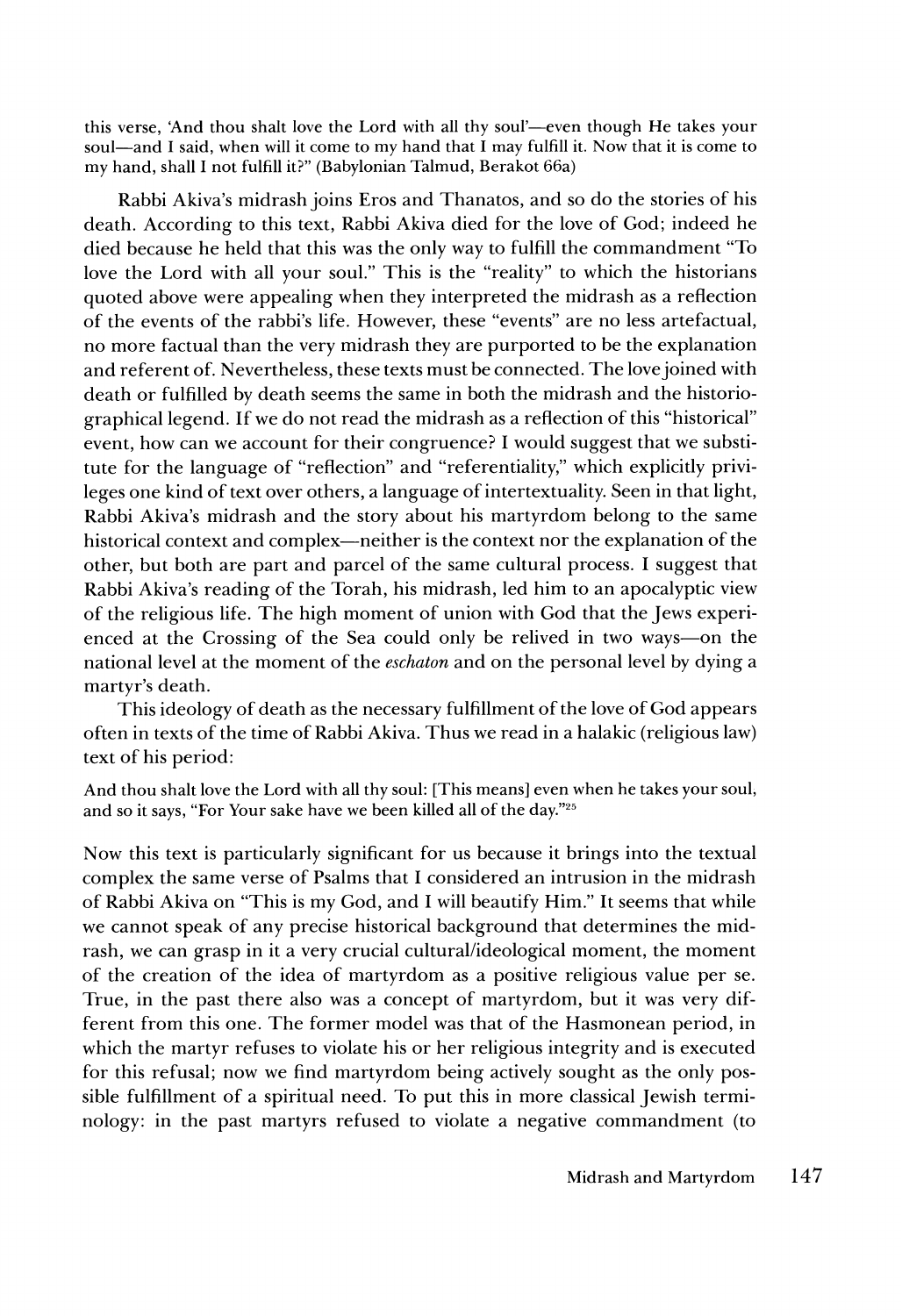worship idols); in the present, they are fulfilling through their deaths a positive one (to love God).

The astounding thing is that we can almost actually catch this transition happening in our texts:

When Rabbi Akiva died a martyr's death, a verse from Canticles was also applied to him, "Joshua b. Jonathan used to say of those executed by the wicked Turnus Rufus, They have loved Thee much more than the former saints, 'sincerely have they loved Thee.'"26

There were, indeed, saints in former times, that is, those who were willing to die for the faith, so why have Rabbi Akiva and his fellows "loved Thee much more than the former saints"? I would claim that this is because they died with joy, with a mystic conviction, not only that their deaths were necessary but that they were the highest of spiritual experiences. This transition is already identifiable in the parallel story of Rabbi Akiva's martyrdom in the Palestinian Talmud:

Rabbi Akiva was being judged before the wicked Tunius Rufus. The time for the reading of the "Hear O Israel" [which includes the verse "Thou shalt love the Lord with all thy soul!"] arrived. He began to recite it and smile. He said to him, "Old man, old man: either you are deaf, or you make light of suffering." He said, "May the soul of that man expire! Neither am I deaf, nor do I make light of suffering, but all of my life I have read the verse, 'And thou shalt love the Lord thy God with all your heart, and with all your soul, and with all your property.' I have loved Him with all my heart, and I have loved Him with all my property, but until now, I did not know how to love Him with all my soul. But now that the opportunity of [loving Him] with all my soul has come to me, and it is the time of the Recital of 'Hear O Israel' [once again, the very moment to fulfill the commandment of loving God with all one's soul], and I was not deterred from it; therefore, I recite, and therefore I  $smile.^{"27"}$ 

In this text, we catch Rabbi Akiva in the act, as it were, of discovering that dying is the way to fulfill the commandment of loving God (and, perhaps, as well, the way to relive the experience of seeing God in all His beauty). I am not claiming, of course, that this is "what actually happened" but rather that the text is the representation of a moment in the history of an ideology. Here Rabbi Akiva did not know until now how to fulfill the commandment; in the (later) Babylonian version quoted above he already knew from before what it was he had to do, and was just waiting for the opportunity. These are then not two competing "reflections" of circumambient reality but two diachronically emplaceable stages in cultural history-the history of a practice. Our midrash with its concatenation of Eros and Thanatos, death and the maiden, also represents the ideological, spiritual base and source for this very idea. It is hardly the case, then, that the midrash reflects some privileged external, unsemioticized reality. Reality exists-Rabbi Akiva is not in a prisonhouse of language but in a Roman jail. He will undoubtedly be executed, but it is he who transforms this execution into a consummation of erotic love for the Beautiful King.

This reverses, as well, the hierarchy that Baer assumed for our midrash and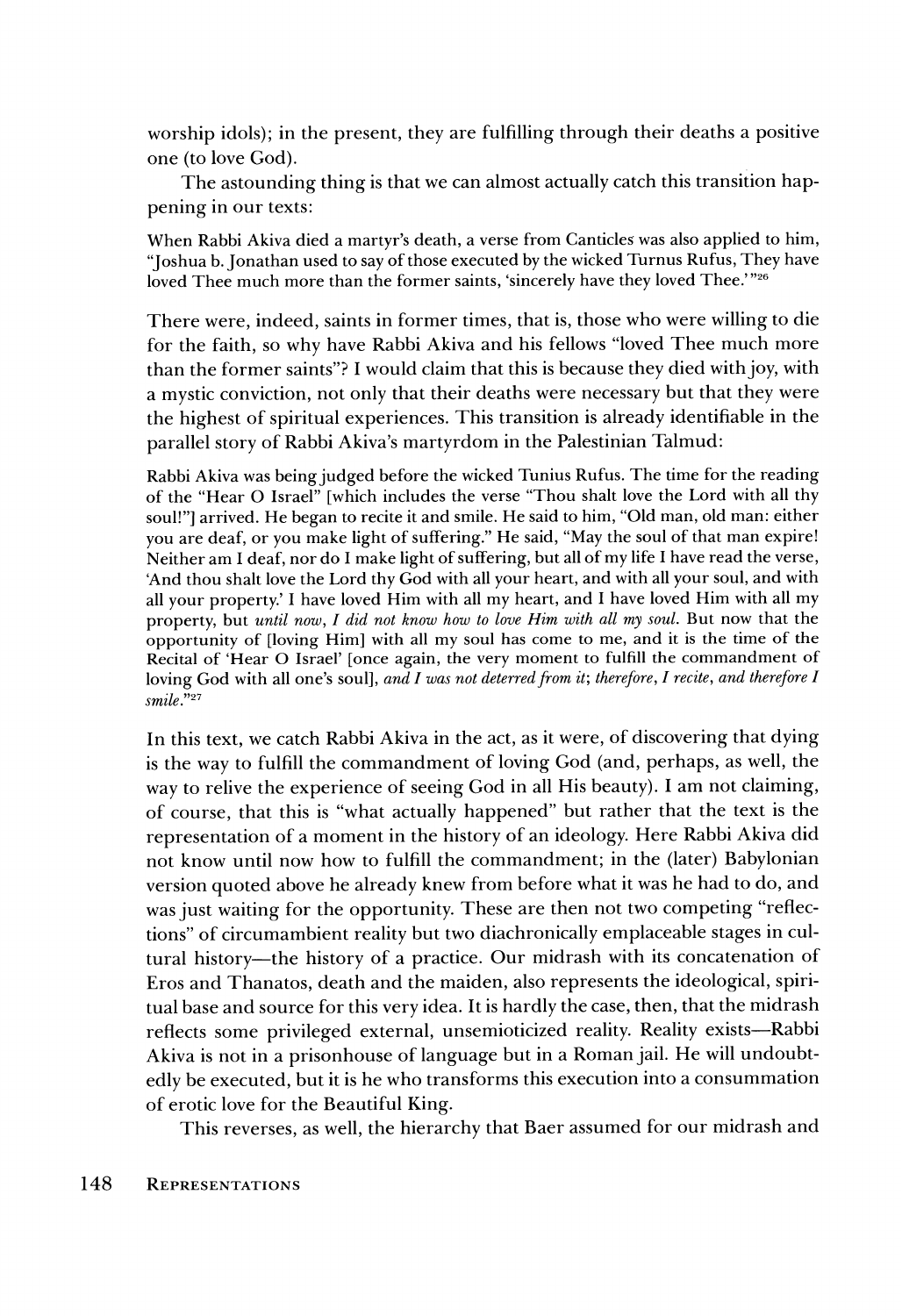ecstatic vision. He interpreted Rabbi Akiva's midrash of the Song of Songs by claiming, "The verse 'my Beloved is white and ruddy' alludes to the ecstatic vision that the martyrs were privy to in the days of their torture and the hour of their death."<sup>28</sup> However, while torture may indeed be an external reality, ecstatic visions of the Godhead are a cultural production-a text. Not only, I would claim, does Rabbi Akiva's midrash not reflect his martyrdom nor allude to his ecstatic visions; rather I suggest that it was the hermeneutic, intertextual connection of the Song of Songs with the Song of the Sea, of "This is my God and I will beautify Him" with "This is my Beloved and this is my Friend, O daughters of Jerusalem" and, indeed, with "This is God, Our God, He will lead us unto death," which inspired the idea of erotic, mystic death, led to the creation of the ideology of martyrdom, and may have produced the ecstatic visions awarded to the martyr. Rabbi Akiva may very well have had the ecstatic vision of the Beloved at the hour of his death, but his midrash could hardly reflect that experience; if he did have such a wonderful experience, it was the reward his life in midrash gave him.

Hardly divorced from history, but even more intimately connected with it than the historians imagined, midrash is a way of reading and living in the text of the Bible, which had and has profound implications for the life of the reader. If my reading has any cogency, Rabbi Akiva is (at least) represented in the tradition as having died a martyr owing to his way of reading. Moreover, his model had profound implications for the development of martyrology. All through the Middle Ages, Jews went enthusiastically to a martyr's death with Rabbi Akiva's words on their lips. Indeed we could well describe midrash as language inscribed by history, or even more to the point, as language self-inscribed in history, on the bodies of living beings.

## **Notes**

This essay was first delivered in the public lecture series of the School of Criticism and Theory, on 27 July 1988. I wish to thank all who contributed helpful comments on that occasion and especially Nancy Miller, who saved me from a very embarrassing formulation. Edward Said, who was present at the lecture, also made very useful and generous remarks. May Prof. Said's struggle be rewarded with justice and peace for both of our peoples. My title is quoted from Stephen Greenblatt, Renaissance Self-Fashioning (Chicago, 1980), 179.

<sup>1.</sup> Dominick LaCapra, Rethinking Intellectual History (Ithaca, N.Y., 1983), 26.

<sup>2.</sup> Dominick LaCapra, History and Criticism (Ithaca, N.Y., 1985), theorizes this issue very clearly. For my use of *formalist*, see pp. 126–27.

<sup>3.</sup> That is, deconstruction of the American variety. Susan Handelman, The Slayers of Moses (Albany, N.Y., 1982), is the most extreme example of this approach to midrash.

<sup>4.</sup> I will cite the works of some representative midrashic scholars of the "old historicist" school below.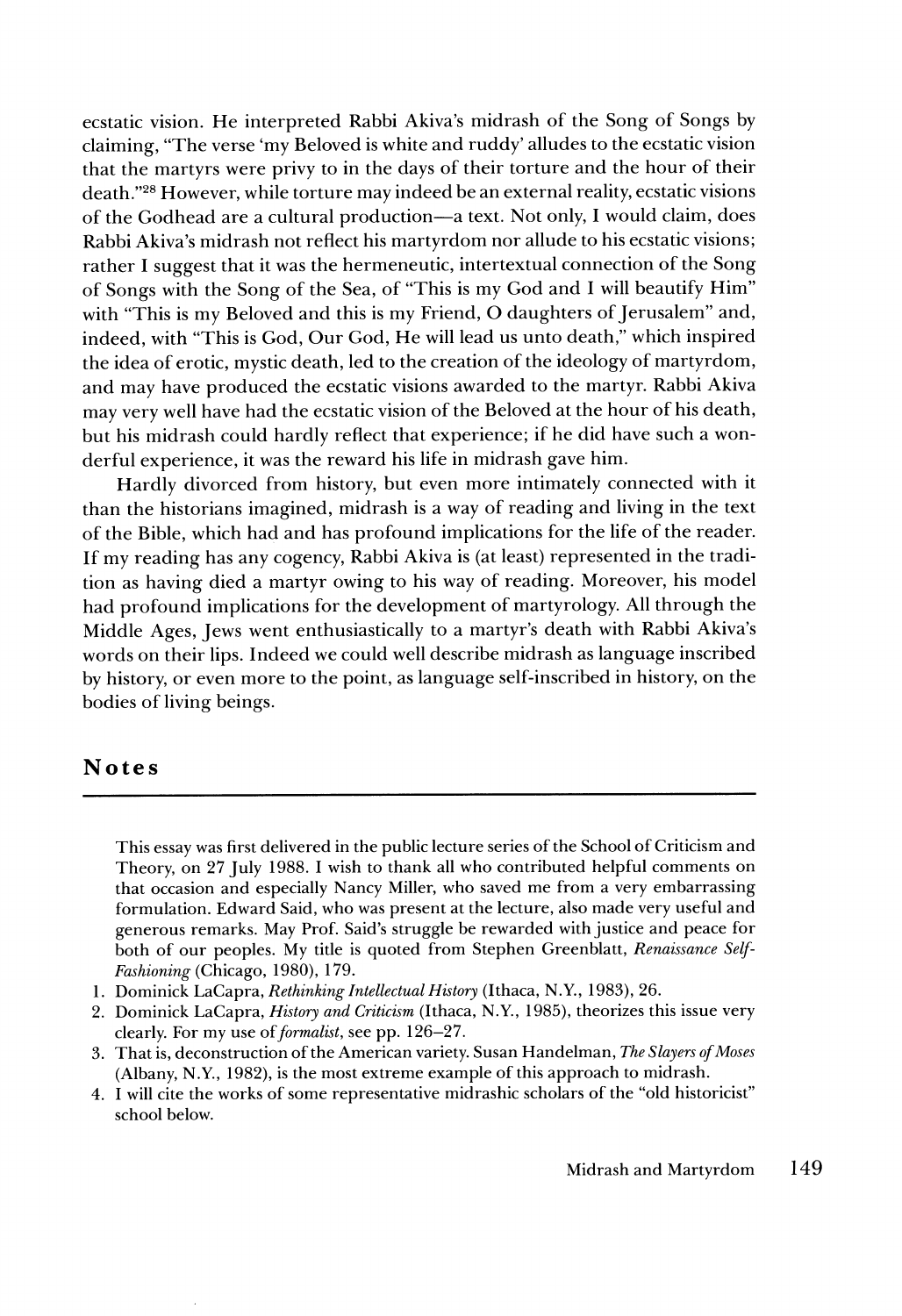- 5. I have generally followed here the elegant translation of Judah Goldin, *The Song at the* Sea (New Haven, 1971), 115–17, only modifying it where my manuscripts have a better reading.
- 6. It is this feature that has led many scholars to define "midrash" as the "other" of the "plain interpretation" of the Bible. See Gary Porton, "Defining Midrash," in The Study of Ancient Judaism, ed. Jacob Neusner (New York, 1981), 59-60. However, as Porton has argued, "The distinction between 'hidden' and 'plain' is often a result of our present view of Scripture." Moreover, in the present state of literary theory, the very concept of "plain" meaning is often called into question. See Frank Kermode, "The Plain Sense of Things," in Geoffrey H. Hartman and Sanford Budick, Midrash and Literature (New Haven, 1986), 179-95.
- 7. Ephraim E. Urbach, "The Homiletical Interpretation of Canticles," Scripta hiersolymitana, vol. 22 (Jerusalem, 1971), 250; emphasis mine.
- 8. Isaac Baer, "Israel, the Christian Church, and the Roman Empire" [Hebrew], Zion 21  $(1956): 2-3$ ; translation and emphasis mine.
- 9. Gedaliah Alon, The History of the Jews in Eretz Israel in the Days of the Mishna and the Talmud [Hebrew] (Tel-Aviv, 1956), 327, n. 25; my translation.
- 10. Joseph Heinemann, Aggadah and Its Development [Hebrew] (Jerusalem, 1974), 75; my translation.
- 11. Note that even were we to grant the first assumption, that the text does have a univocal, original meaning, the second would still be questionable. See on this R. Loewe's fine study, "The 'Plain' Meaning of Scripture in Early Jewish Exegesis," Papers of the Institute of Jewish Studies 1 (1964): 140-85.
- 12. Hartman and Budick, introduction to Midrash and Literature, xi. I would perhaps rephrase this as "between the text and the interpreter."
- 13. The words are of Rabbi Ishmael, (the contemporary and colleague of Rabbi Akiva), as preserved in the Mekilta. In Goldin's Song at the Sea, they are on p. 113.
- 14. Jacob Z. Lauterbach, ed. and trans., Mekilta de-Rabbi Ishmael 3 vols. (Philadelphia,  $1961$ ,  $1:15-16$ .
- 15. Porton, "Defining Midrash," 83, completely misses the import of this passage. He remarks that "we have several different comments on the verse.... All of the comments are not really related to one another." But of course they are, and that is precisely the issue. The question raised by Rabbi Shimeon and answered by Rabbi Eliezer only arises because Rabbi Akiva reads the this as deictic and takes the verse to refer, therefore, to God's pointing out the new moon to Moses.
- 16. Goldin, Song at the Sea, 112; Lauterbach, Mekilta, 2:24.
- 17. Although this is obviously not the only possible way to read the pronoun, it does seem typical of the midrash; in several cases in the same midrash where this pronoun appears, it is also read as excluding others (at least partially). Thus, on the previous verse we read:

Another interpretation of My strength  $\lceil z_y \rceil$ : Thou art the Helper  $\lceil w_z x \rceil$  of all the inhabitants of the world, but mine above all! And the Lord is my song: Thou art the theme for song for all the inhabitants of the world, but for me above all!

Goldin, Song at the Sea, 108-9.

- 18. James Clifford, "On Ethnographic Authority," Representations 2 (1983): 133.
- 19. See the classic article of my teacher, Saul Lieberman, "The Teaching of Song of Songs" [Hebrew], in Gershom Scholem, Jewish Gnosticism, Merkabah Mysticism, and Talmudic Tradition (New York, 1965), 118–27, and esp. 123. See also my "Two Introductions to the Midrash on the Song of Songs" [Hebrew], Tarbiz 56 (1987): 479–501; and my "The